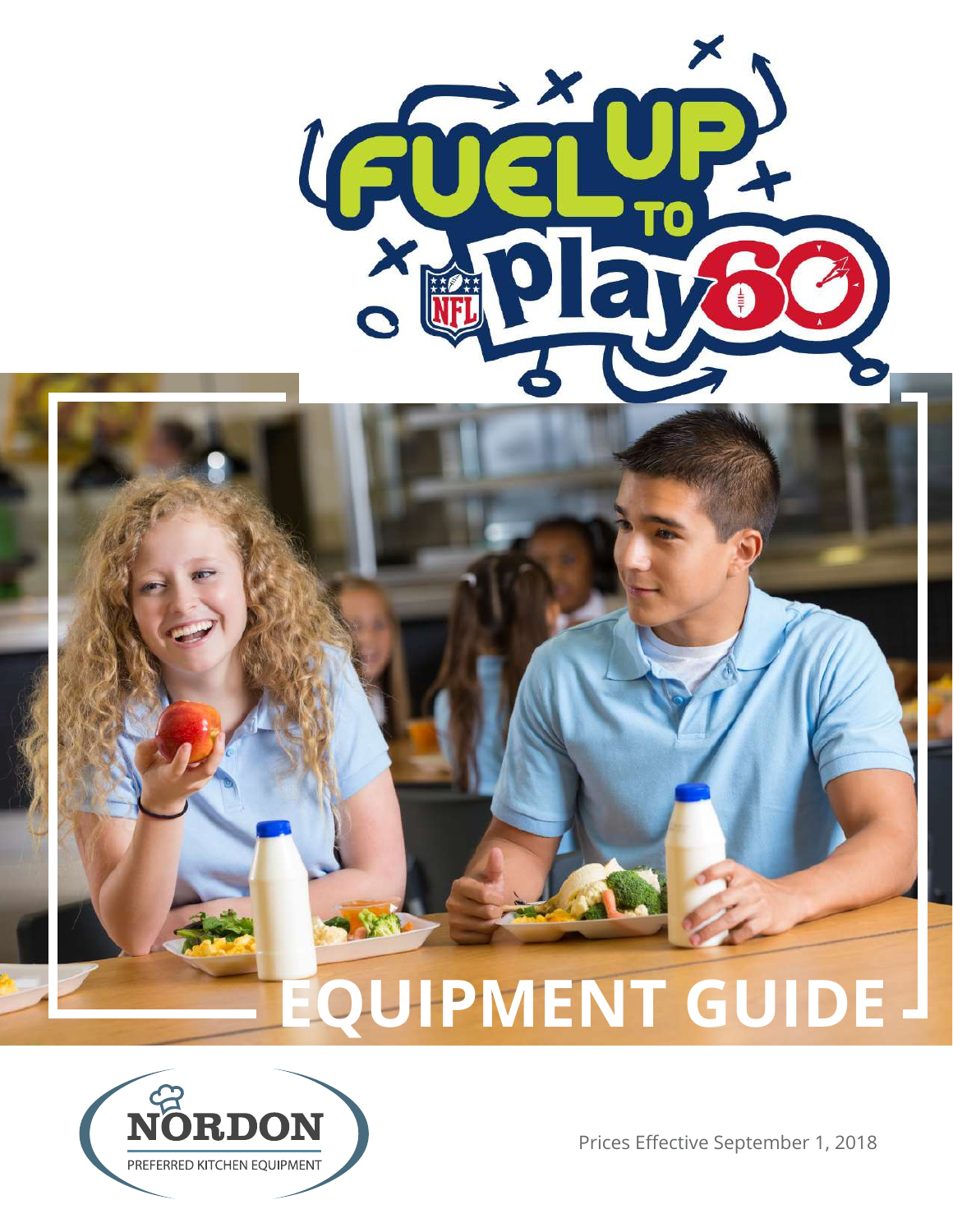### **Nordon is proud to introduce Chocolady...**

a state of the art chocolate dispenser, developed to increase your breakfast participation by offering delicious hot chocolate! And it's also great for hot beverages. Perfect for all levels of your K-12 Foodservice operations.

SL8LD10116 Chocolady 10.6

| <b>Bowl capacity</b> |  |
|----------------------|--|
| Dimensions LxDxH     |  |
| Net weight           |  |
| <b>Gross weight</b>  |  |
| Electrical           |  |

| 10.6 quarts<br>42-8oz servings |
|--------------------------------|
| 11.3 x 16.2 x 22.9 inches      |
| 18.7 pounds                    |
| 20.9 pounds                    |
| 120V 1000W, 9 Amps, CE         |
|                                |

Drives Impulse Purchase and incremental sales! The colder the weather, the hotter your profits!

**Localnity** 

acalady

**FEATURES** Continuous stir system Stainless steel boiler tank and heating element Adjustable thermostat and overheat sensor/reset Lots of product visibility Drip Tray, Water Level gauge and anti-clog faucet Quick disassembly and easy maintenance /cleaning of spigot, bowl, etc. Non-slip feet Convenient 10 quart size Small footprint for Big Profits!

**\$1,105.00**

**CARPIGIANI**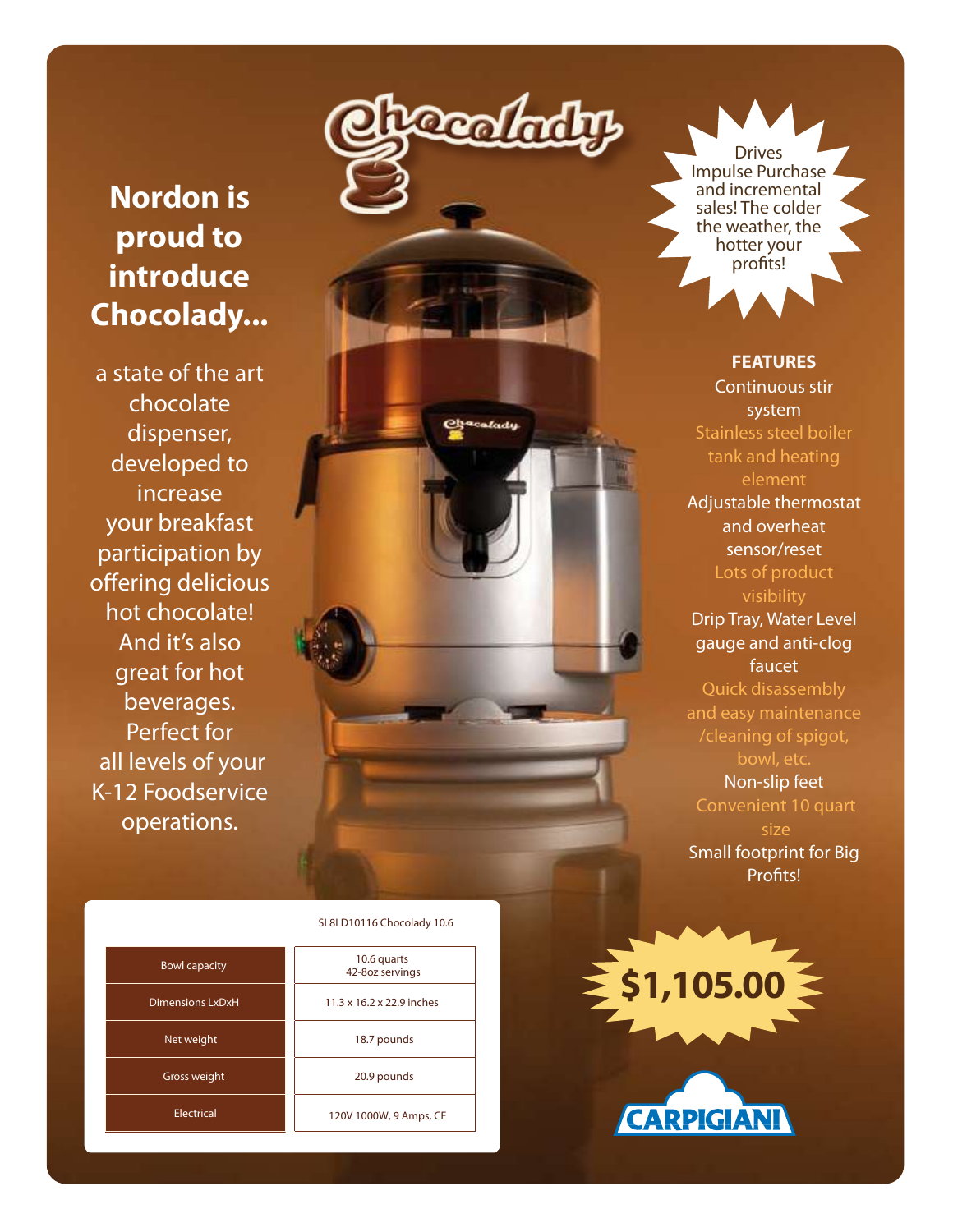





1 Cabot Boulevard East – Langhorne, PA 19047 Toll Free: 1.800.544.0400 | Local: 215.504.4700 | Fax: 215.504.9100

**INFORMATION CALL** Food Service Consulting and Design, Equipment Information and Quotes: Nick Schmid, VP Contract Sales, 609-405-2525 nicks@nordoninc.com

Cooler Orders, Quotes, Questions, Order Placement and Tracking: Sean Cuniff, Director of Customer Service, 215 504-4700 Ext 234 seanc@nordoninc.com

> **SERVICE RELATED ISSUES** Parts Department Ext 304 partsrequest@nordoninc.com Ext 324 fernando@nordoninc.com

 Technical Service Ext 306 servicerequest@nordoninc.com

Make a purchase and a portion will go to GENYOUth Foundation in your Name, State and Region on behalf of Nordon, Inc.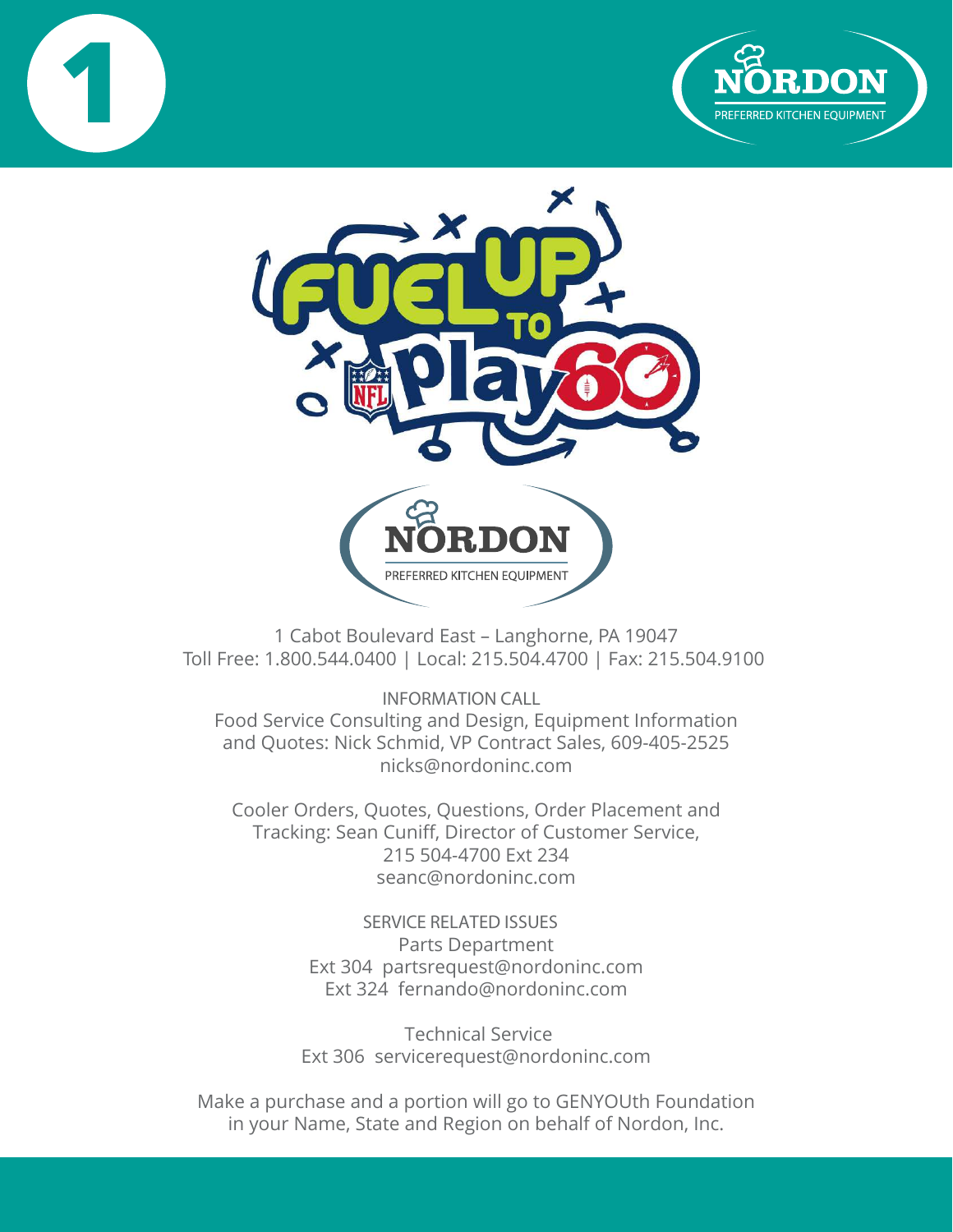



**2**

## **VR-06**

MEASUREMENTS: 21-1/4"W x 27-3/4"D x 36-1/4"H

> WEIGHT: 130 LBS.

ELECTRICAL REQUIREMENTS: 115 Volt

**LED Lighting Standard** 

| <b>VR-06</b>       | 51,075 |
|--------------------|--------|
| <b>LOCKS</b>       | \$85   |
| <b>CASTERS</b>     | N/A    |
| <b>SHELF</b>       | \$48   |
| <b>SHELF CLIPS</b> | \$2EA  |

| <b>VR-06</b><br>(2-1/2 Shelves Standard) | 8oz | 10 <sub>oz</sub> | 16 <sub>oz</sub> |
|------------------------------------------|-----|------------------|------------------|
| <b>PER SHELF</b>                         | 35  | 30               | 30               |
| 2 1/2 SHELVES                            | 98  | /88              | '88              |
| 3 % SHELVES                              | 133 | 108              | 108              |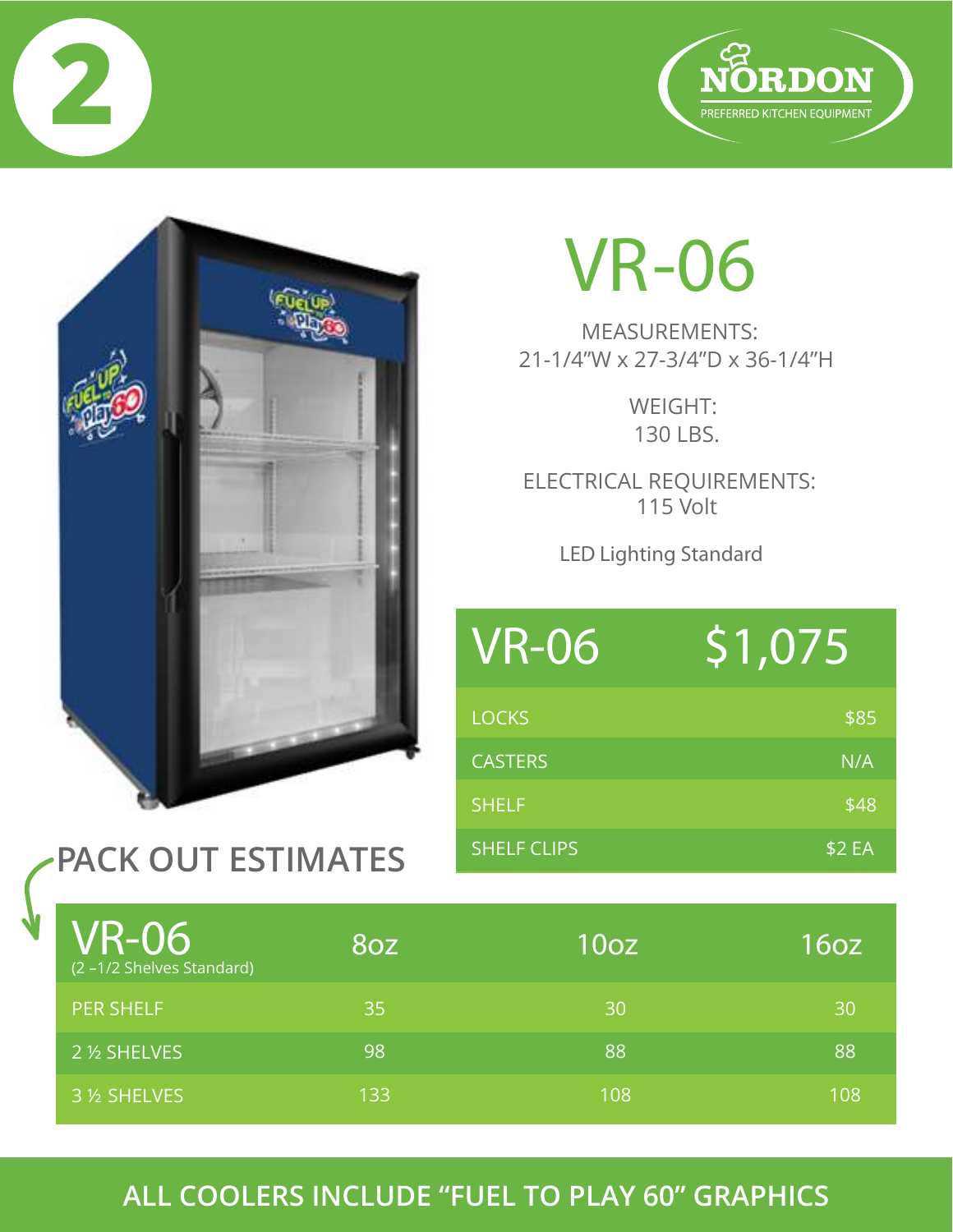



**3**

# **VR-10**

MEASUREMENTS: 24-7/8"W x 23-1/4"D x 53-3/4"H

> WEIGHT: 170 LBS.

ELECTRICAL REQUIREMENTS 115 Volt

**LED Lighting Standard** 

| <b>VR-10</b>       | \$1,305 |
|--------------------|---------|
| <b>LOCKS</b>       | \$85    |
| <b>CASTERS</b>     | \$125   |
| <b>SHELF</b>       | \$48    |
| <b>SHELF CLIPS</b> | \$2 EA  |

| <b>VR-10</b><br>(3 Shelves Standard) | 8oz | 10 <sub>oz</sub> | 160z |
|--------------------------------------|-----|------------------|------|
| <b>PER SHELF</b>                     | 52  | 42               | 42   |
| 3 SHELVES                            | 208 | 168              | 168' |
| 4 SHELVES                            | 260 | 210              | N/A  |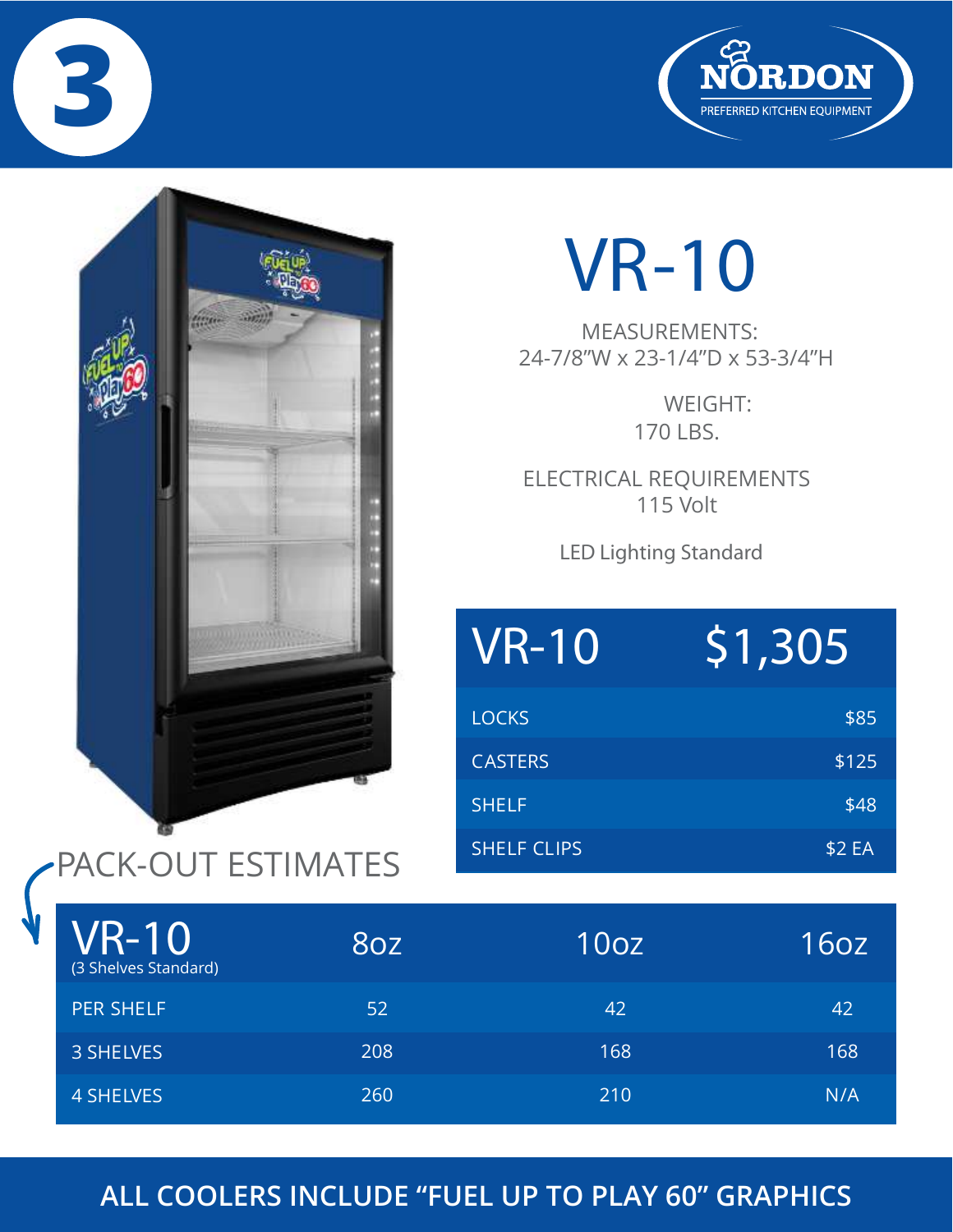





# **VR-12**

24-7/8"W x 23-1/4"D x 63-5/8"H MEASUREMENTS:

> WEIGHT: 180 LBS.

ELECTRICAL REQUIREMENTS 115 Volt

**LED Lighting Standard**

| <b>VR-12</b>       | \$1,325 |
|--------------------|---------|
| <b>LOCKS</b>       | \$85    |
| <b>CASTERS</b>     | \$125   |
| <b>SHELF</b>       | \$48    |
| <b>SHELF CLIPS</b> | \$2 EA  |

### **PACK-OUT ESTIMATES**

| <b>VR-12</b><br>(4 Shelves Standard) | <b>80Z</b> | 10 <sub>oz</sub> | <b>16oz</b> |
|--------------------------------------|------------|------------------|-------------|
| <b>PER SHELF</b>                     | 52         | 42               | 42          |
| 3 SHELVES                            | 208        | 168              | 168         |
| <b>4 SHELVES</b>                     | 260        | 210              | 210         |
| 5 SHELVES                            | 312        | 252              | N/A         |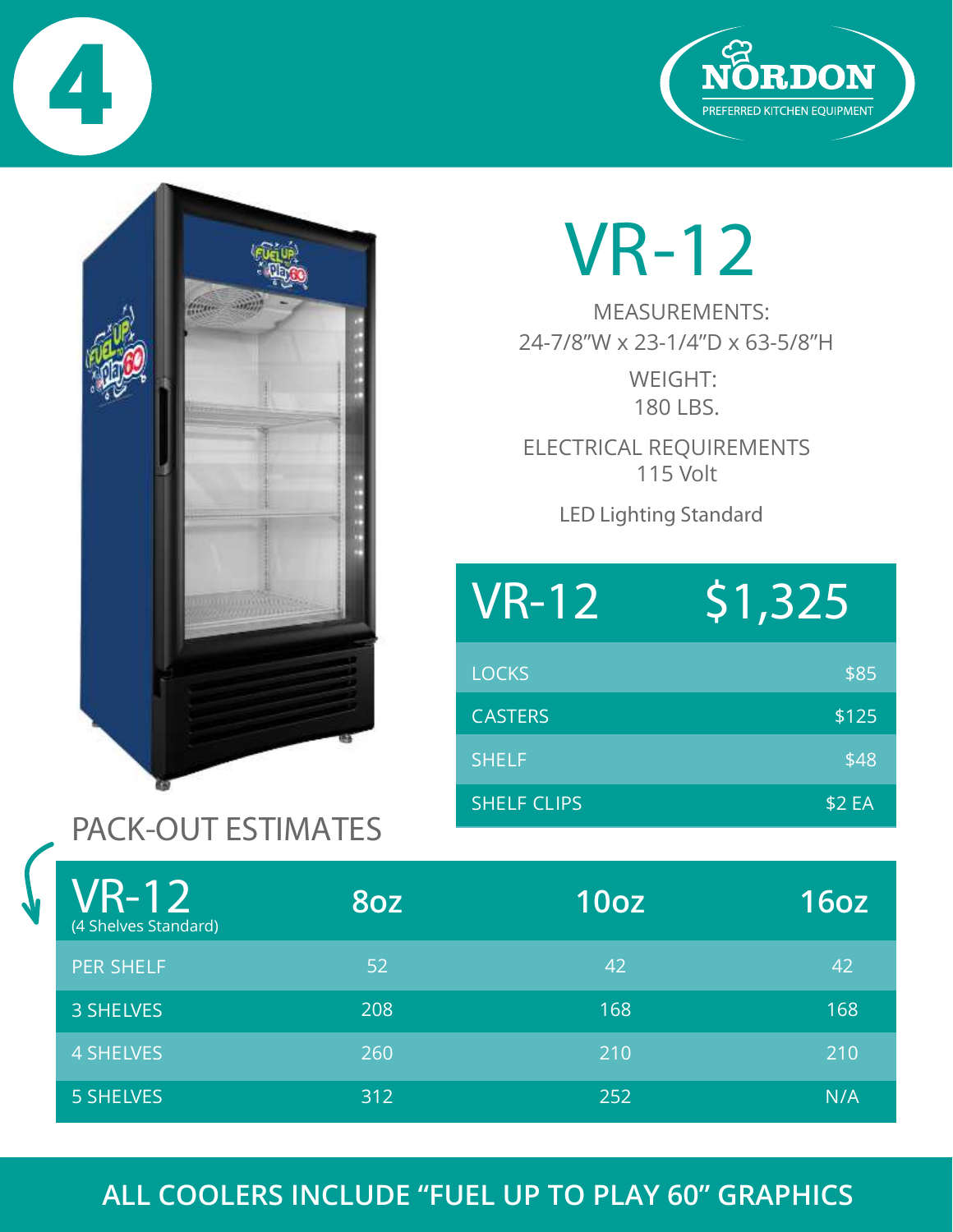





# **VR-37SLIDER**

47-3/8"W x 30-3/8"D x 78-5/8"H MEASUREMENTS:

> 450 LBS. WEIGHT:

ELECTRICAL REQUIREMENTS 115 Volt

**LED Lighting Standard** 

| VR-37 SLIDER       | \$2,627 |
|--------------------|---------|
| <b>LOCKS</b>       | \$85    |
| <b>CASTERS</b>     | \$125   |
| <b>SHELF</b>       | \$48    |
| <b>SHELF CLIPS</b> | \$2 EA  |

| <b>VR-37 SLIDER</b><br>(10 Shelves Standard) | <b>80Z</b> | 10 <sub>oz</sub> | 16 <sub>oz</sub> |
|----------------------------------------------|------------|------------------|------------------|
| <b>ER SHELF</b>                              | 62         | 56               | 56               |
| <b>10 SHELVES</b>                            | 744        | 672              | 672              |
| <b>12 SHELVES</b>                            | 868        | 784              | 784              |
| <b>14 SHELVES</b>                            | 992        | 896              | 896              |
| <b>16 SHELVES</b>                            | 1,116      | N/A              | N/A              |
| <b>18 SHELVES</b>                            | 1,240      | N/A              | N/A              |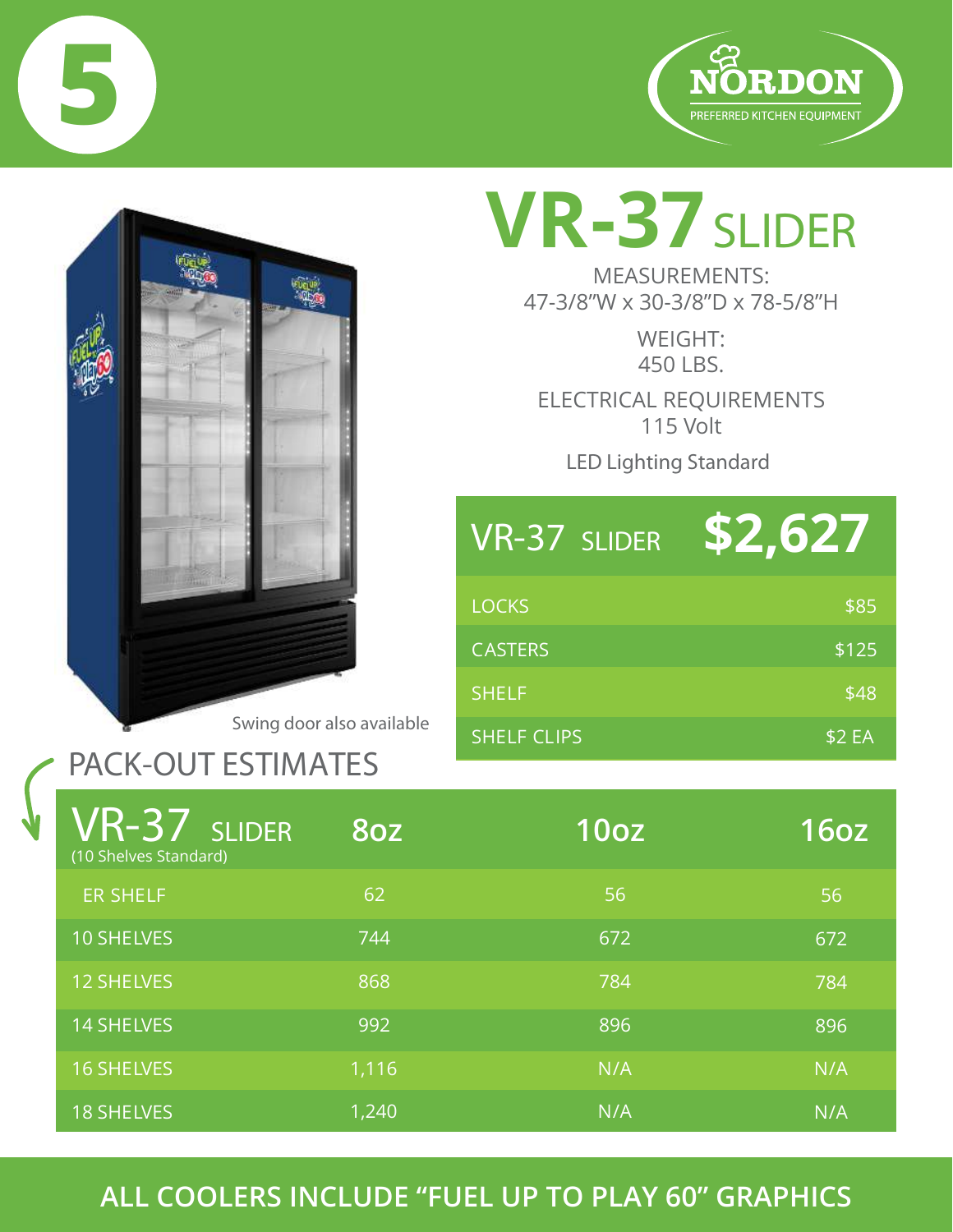



## **ADDITIONAL GLASS DOOR COOLER MODELS**

**INQUIRE ABOUT DETAILS & PRICING**



**VR-08**

19-1/8"W x 21"D x 70-1/2"H MEASUREMENTS: WEIGHT:

165 LBS.

115 Volt ELECTRICAL REQUIREMENTS

**LED Lighting Standard**



| <b>VR-08</b>       | \$1,315 |
|--------------------|---------|
| <b>LOCKS</b>       | \$85    |
| <b>CASTERS</b>     | N/A     |
| <b>SHELF</b>       | \$48    |
| <b>SHELF CLIPS</b> | \$2 EA  |

## **VR08-DAIRY**

19-1/8"W x 21"D x 80-1/2"H MEASUREMENTS:

170 LBS. WEIGHT: ELECTRICAL REQUIREMENTS 115 Volt

**LED Lighting Standard** 

| <b>VR-08 Dairy \$1,446</b> |            |
|----------------------------|------------|
| <b>LOCKS</b>               | <b>STD</b> |
| <b>CASTERS</b>             | N/A        |
| <b>SHELF</b>               | \$48       |
| <b>SHELF CLIPS</b>         | \$2 EA     |

VR-08 Dairy Model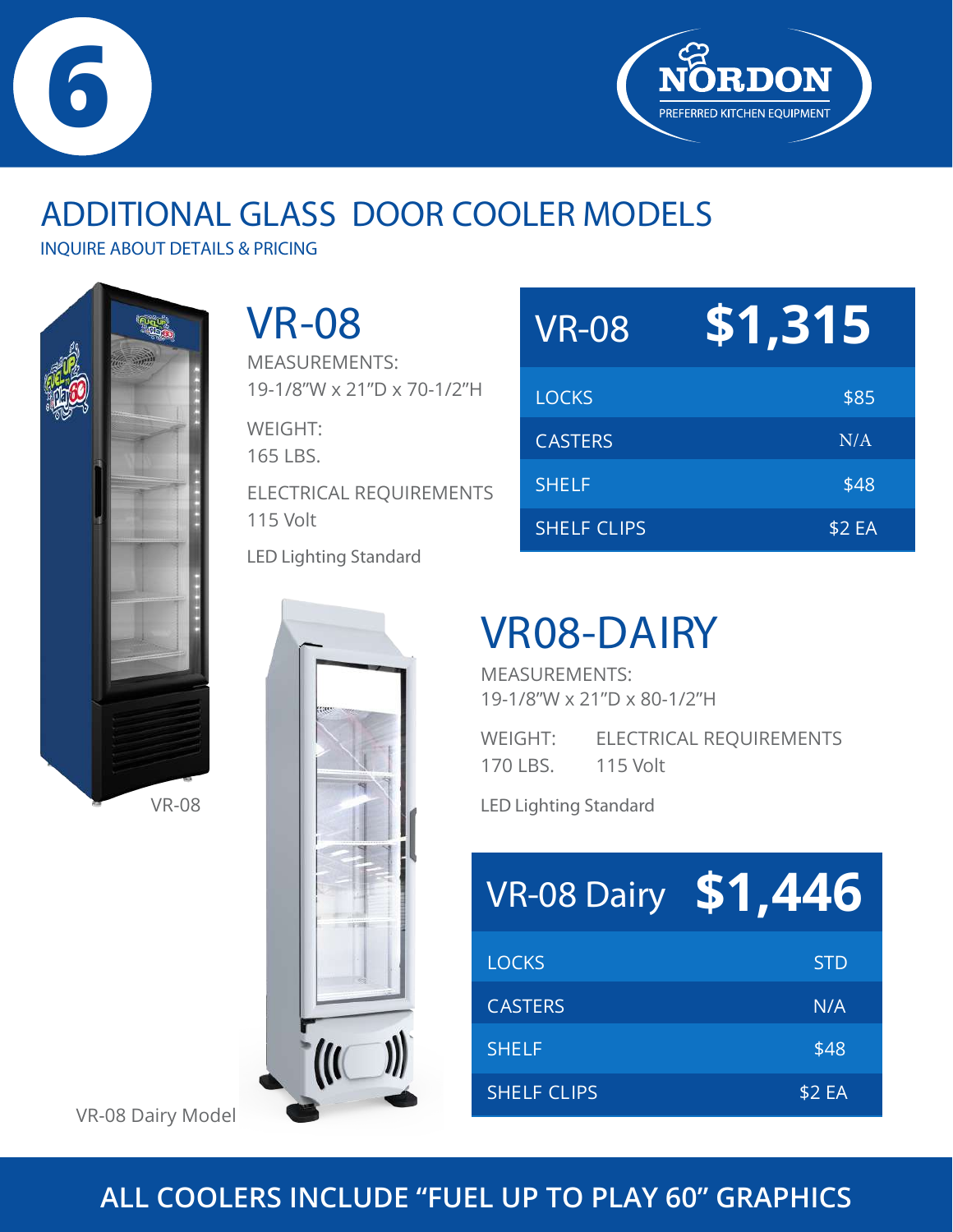



## **ADDITIONAL GLASS DOOR COOLER MODELS**

**INQUIRE ABOUT DETAILS & PRICING**



| <b>VR1.5</b>                                   |
|------------------------------------------------|
| <b>MEASUREMENTS:</b><br>14"W x 18"D x 27-7/8"H |
| WEIGHT:<br>60 LBS.                             |
| ELECTRICAL REQUIREMENTS<br><b>115 Volt</b>     |
| <b>LED Lighting Standard</b>                   |

| $VR-1.5$           | \$617  |  |
|--------------------|--------|--|
| <b>LOCKS</b>       | \$85   |  |
| <b>CASTERS</b>     | N/A    |  |
| <b>SHELF</b>       | \$48   |  |
| <b>SHELF CLIPS</b> | \$2 EA |  |



**G3-19** 29-1/2"W x 27-1/2"D x 78-3/4"H MEASUREMENTS:

225 LBS. WEIGHT:

115 Volt ELECTRICAL REQUIREMENTS

**LED Lighting Standard** 

| $G3 - 19$          | \$1,523 |
|--------------------|---------|
| <b>LOCKS</b>       | \$85    |
| <b>CASTERS</b>     | \$125   |
| <b>SHELF</b>       | \$48    |
| <b>SHELF CLIPS</b> | \$2 EA  |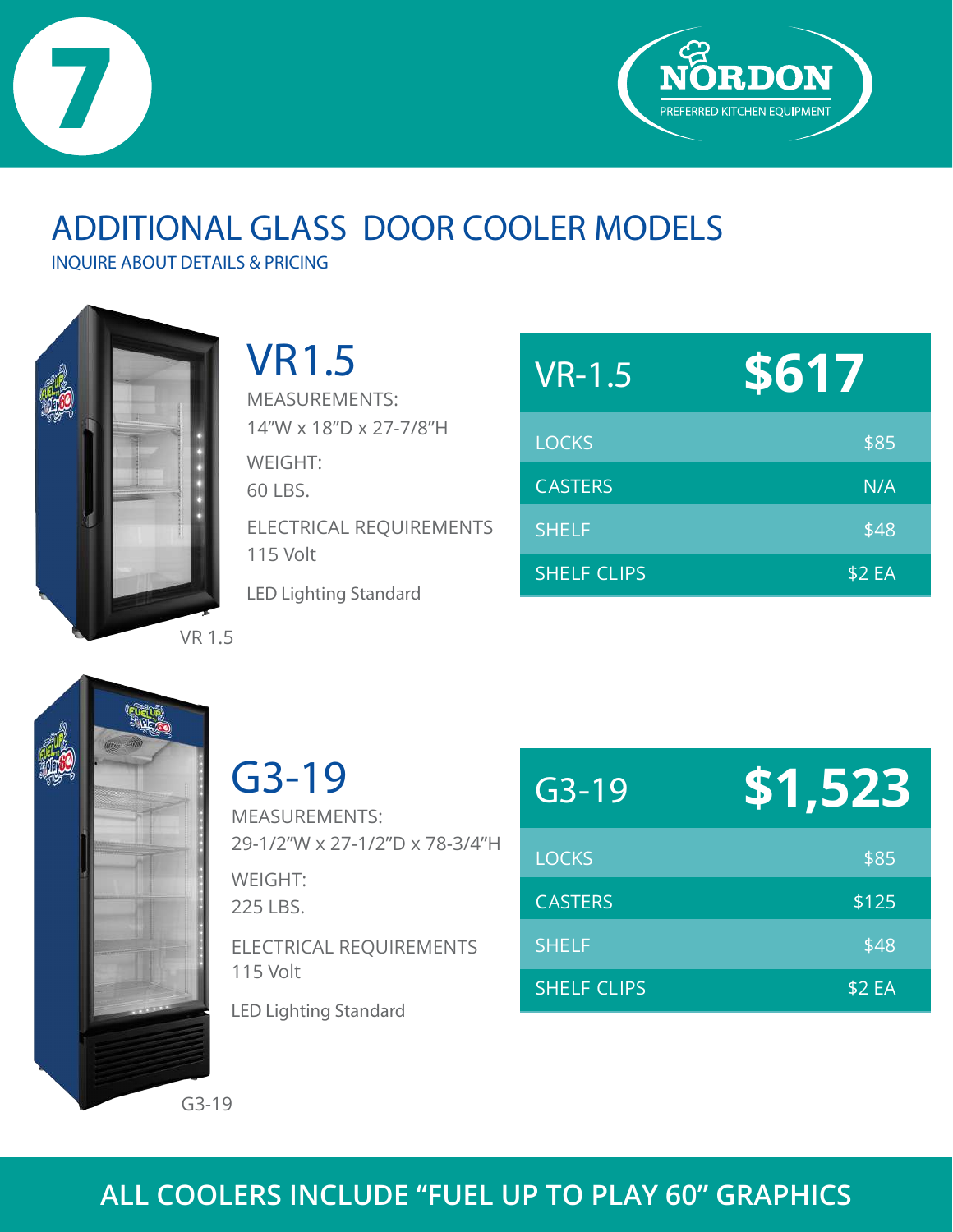







## *BREAKFAST TRANSIT CART*

**\$225**

(Breakfast bags not included)

**NEW WAY** breakfast SSROOMS

**THREE SHELVES** each holding three breakfast bags

Each shelf capable of holding - *500-800 POUNDS*

Four (4) heavy duty casters - *EASY TO TRANSPORT*

**TEN (10) YEAR WARRANTY** against rust and corrosion

#### *EASY TO ASSEMBLE*

**Fuel Up to Play 60 sign included** 

**63"H X 48"L X 18"W - 90 POUNDS**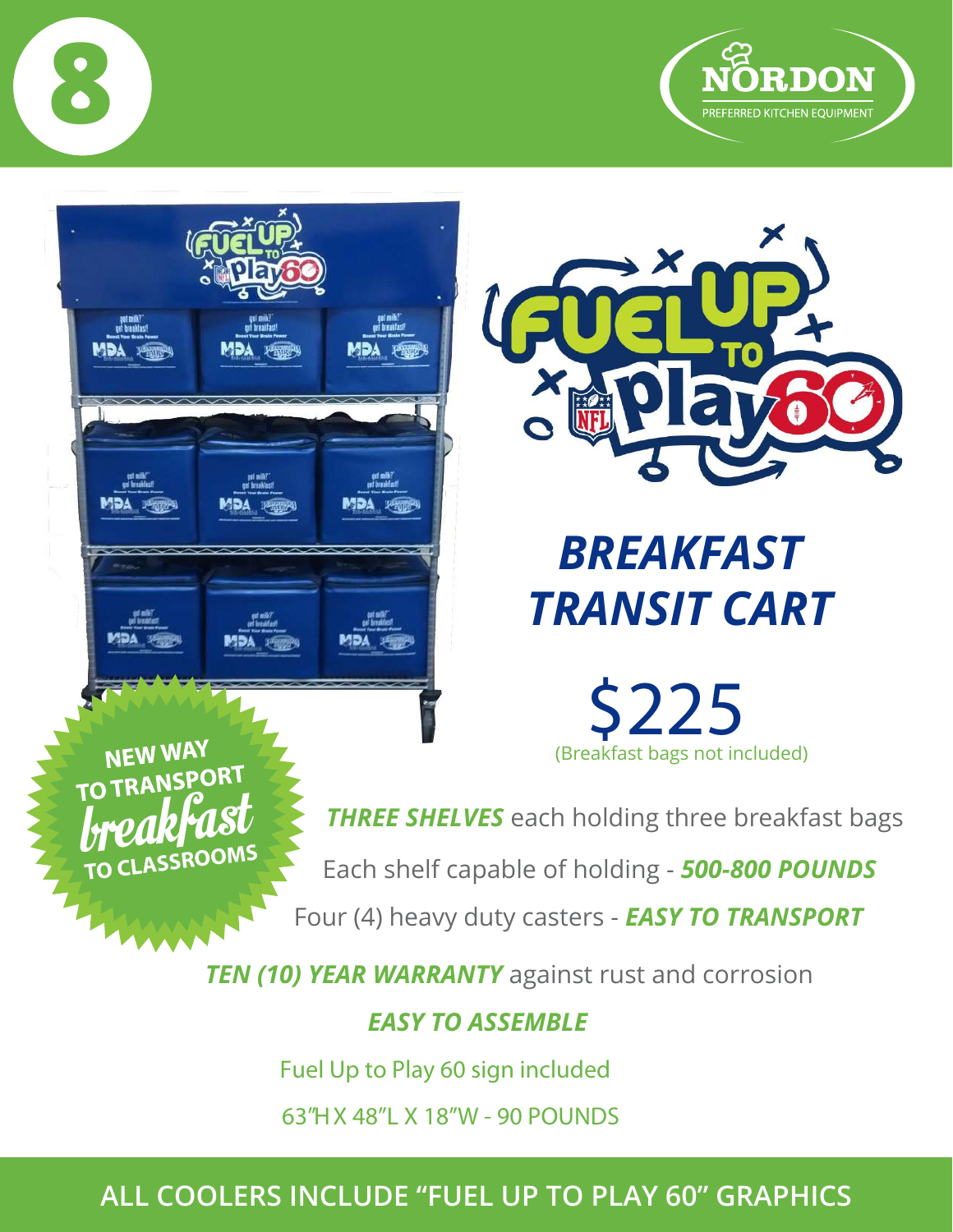





## **SMF & STF MILK CARTON**

ELECTRICAL REQUIREMENTS 115 Volt

## **PACK-OUT ESTIMATES**

| <b>MODEL</b>      | <b>PACK OUT</b><br>$(13'' \times 13'' \times 11''$ Cases) | <b>DIMENSIONS</b><br>$(L \times W \times H)$ | <b>WEIGHT</b> | <b>PRICE</b> |
|-------------------|-----------------------------------------------------------|----------------------------------------------|---------------|--------------|
| SMF34             | 8                                                         | 34" x 33.5" x 47"                            | 320           | \$2,397      |
| SMF49             | 12                                                        | 49" x 33.5" x 47"                            | 407           | \$2,755      |
| STF49 (Dual Side) | 12                                                        | 49" x 33.5" x 47"                            | 407           | \$3,671      |
| <b>SMF58</b>      | 16                                                        | $58''$ x 33.5" x 47"                         | 453           | \$3,063      |
| STF58 (Dual Side) | 16                                                        | 58" x 33.5" x 47"                            | 453           | \$3,763      |